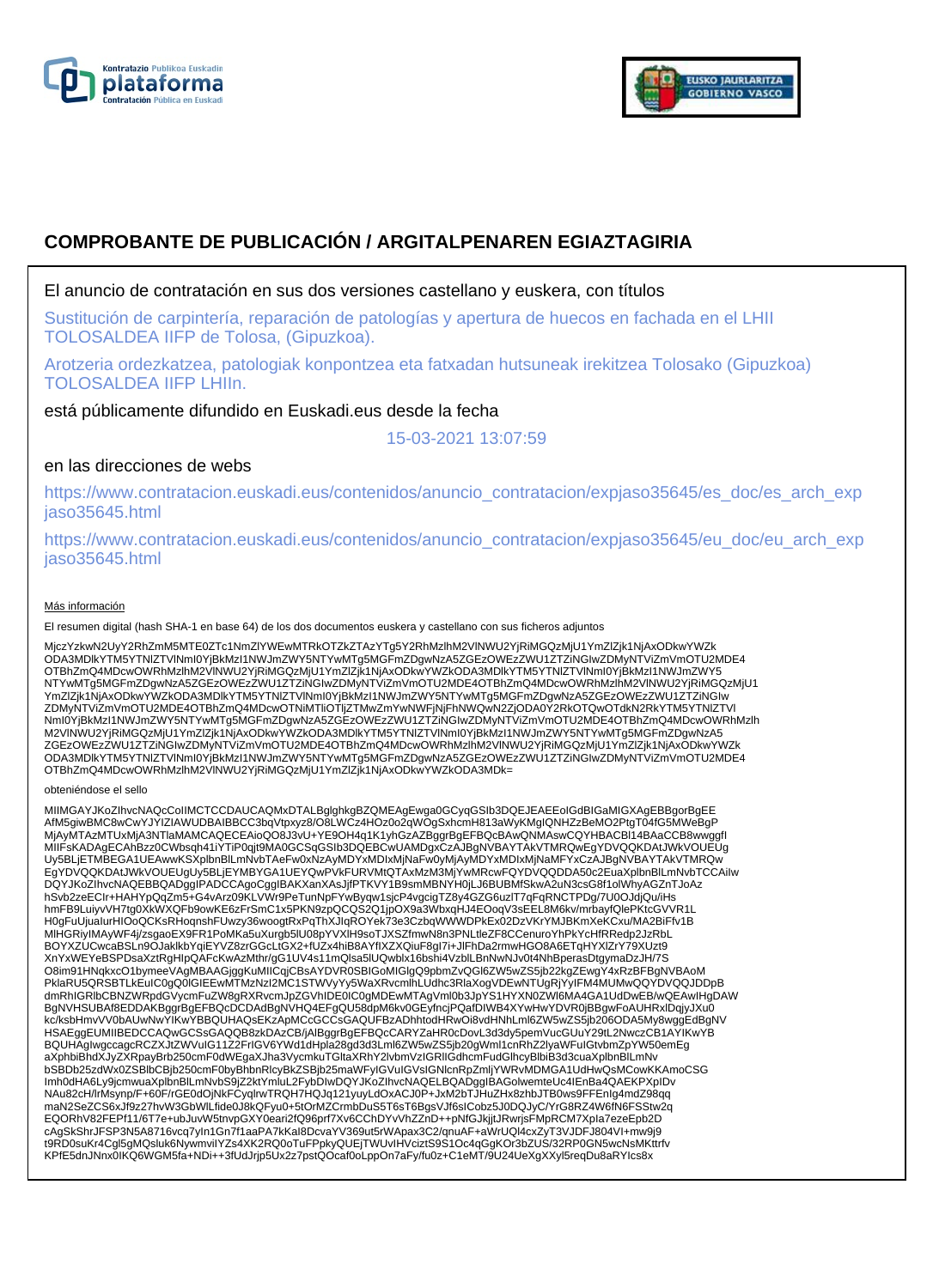



gTt/LguEll0Ula31AlKGfmiC3p/aYXd2lpsAPwg6GlFAojoYmkLKrpFGMYIDbzCCA2sCAQEwTDA4MQswCQYDVQQGEwJFUzEUMBIG A1UECqwLSVpFTIBFIFMuQS4xEzARBqNVBAMMCKI6ZW5wZS5ib20CEHPPQJZuyqHjWJhOI/SqO30wCwYJYIZIAWUDBAIBoIH3MBoG CSqGSIb3DQEJAzENBgsqhkiG9w0BCRABBDAcBgkqhkiG9w0BCQUxDxcNMjEwMzE1MTIwNzU5WjAvBgkqhkiG9w0BCQQxIgQgDVS6 3C9W8ImGYxd9CZWIvI+il5QdzTF6IEz1myyE/VcwgYkGCyqGSIb3DQEJEAIvMXoweDB2MHQEIM13CjuIAFusP27ynn+kx76h70G+ UhJTVtoN0Y8EXJIZMFAwPKQ6MDgxCzAJBgNVBAYTAkVTMRQwEgYDVQQKDAtJWkVOUEUgUy5BLjETMBEGA1UEAwwKSXplbnBlLmNv bQIQc89Alm7KoeNYmE4j9Ko7fTANBgkqhkiG9w0BAQEFAASCAgB61/t6NV8R4A2T/QixB1DejaPg1/DwtdWzawyQ6MGD2VyY6wxQ CGGTdD0Z+TWvpRyRNsei6ThbXkijEVqWwnEs/Cga3ysslq0JX1/51pvfLiHE/sQTtT1mXi+hAjKVqkg6wdiusAPVxTpha/Dax1Tl<br>iOoQJ6KOdAAyVt0UBmCGUzAgEXItp1xeLk9ltpQxQaZZ/T/ytrN/GYLTUkIZEIIgBrbYkypXYrv+Fq0vlKD/y3SvSOl4v9lauCRG hTIFZHBZnVLecBIW6H4zJpXfhjGCTT2KsP9jNPNbsX0BQMe/Y2u+db1xT0C1RL16dKn6Kl9q+9UjOdikKfJMWdxlFXsjkix3bx4W 1wrg6NVukso3f3pSPsolPyYuYUrnO1j3iZik6v5tjNfC2N4H6alTYr1DMSRdRdpcnxfOtO/K2ZQyDq/YA9DuDR3PL6qJrCl++4Hr TnOI52QPNFAcy9w/J4P8eLc1MvokYe5XvkcoycfQqSDkMssYFIJ11konaM/uHnq/5fRidRIJBU9RZW/Dg/NRkYTZfEdfwOQXG0JK bf+xlgxfXEzL7nmjFX7+5TQZ6A6RqzB9+Etzh8R+PG4+/JZyqbqBSRxSdxLDeSzIZ0L6UAwyXT4yOarP+I4cRCprD1XrtoTrEZre WHv4iuM0xgheWZN9IXT0/oXYaPxLYE1i2w==

### Kontratuaren iragarkia, gaztelaniaz eta eskaraz, izenburuekin

Sustitución de carpintería, reparación de patologías y apertura de huecos en fachada en el LHII TOLOSALDEA IIFP de Tolosa, (Gipuzkoa).

Arotzeria ordezkatzea, patologiak konpontzea eta fatxadan hutsuneak irekitzea Tolosako (Gipuzkoa) **TOLOSALDEA IIFP LHIIn.** 

### Euskadi.eus webgunean argitaratzen da data honetatik

2021-03-15 13:07:59

### web hauen helbideetan

https://www.contratacion.euskadi.eus/contenidos/anuncio\_contratacion/expjaso35645/es\_doc/es\_arch\_exp jaso35645.html

https://www.contratacion.euskadi.eus/contenidos/anuncio contratacion/expjaso35645/eu doc/eu arch exp jaso35645.html

#### Informazio gehiago

Bi dokumentuen (euskara eta gaztelania) laburpen digitala (hash SHA-1, 64 oinarriarekin), erantsitako fitxategiekin

MjczYzkwN2UyY2RhZmM5MTE0ZTc1NmZlYWEwMTRkOTZkZTAzYTg5Y2RhMzlhM2VINWU2YjRiMGQzMjU1YmZlZjk1NjAxODkwYWZk ODA3MDIkYTM5YTNIZTVINmI0YjBkMzI1NWJmZWY5NTYwMTg5MGFmZDgwNzA5ZGEzOWEzZWU1ZTZINGIwZDMyNTViZmVmOTU2MDE4 OTBhZmQ4MDcwOWRhMzlhM2VINWU2YjRiMGQzMjU1YmZlZjK1NjAxODkwYWZkODA3MDlkYTM5YTNIZTVlNml0YjBkMzl1NWJmZWY5 NTYwMTg5MGFmZDgwNzA5ZGEzOWEzZWU1ZTZiNGIwZDMyNTViZmVmOTU2MDE4OTBhZmQ4MDcwOWRhMzIhM2VINWU2YjRiMGQzMjU1 YmZlZjk1NjAxODkwYWZkODA3MDlkYTM5YTNIZTVINmI0YjBkMzI1NWJmZWY5NTYwMTg5MGFmZDgwNzA5ZGEzOWEzZWU1ZTZiNGIw ZDMyNTViZmVmOTU2MDE4OTBhZmQ4MDcwOTNiMTliOTIjZTMwZmYwNWFjNjFhNWQwN2ZjODA0Y2RkOTQwOTdkN2RkYTM5YTNIZTVI ZGEzOWEzZWU1ZTZIŃGIwZDMyNTVIZmVmOTU2MDE4OTBhZmQ4MDcwOWRhMzIhM2VINWU2YjRiMGQzMjU1YmZlZjk1NjAxODkwYWZk ODA3MDlkYTM5YTNIZTVINmI0YjBkMzI1NWJmZWY5NTYwMTg5MGFmZDgwNzA5ZGEzOWEzZWU1ZTZiNGIwZDMyNTViZmVmOTU2MDE4 OTBhZmQ4MDcwOWRhMzlhM2VINWU2YjRiMGQzMjU1YmZlZjK1NjAxODkwYWZkODA3MDk=

denboran digitalki zigilatu zuena

#### zigilua lortzen

MIIMGAYJKoZIhvcNAQcCoIIMCTCCDAUCAQMxDTALBglghkgBZQMEAgEwga0GCyqGSIb3DQEJEAEEoIGdBIGaMIGXAgEBBgorBgEE AfM5giwBMC8wCwYJYIZIAWUDBAIBBCC3bqVtpxyz8/O8LWCz4HOz0o2qWOgSxhcmH813aWyKMgIQNHZzBeMO2PtgT04fG5MWeBgP MjAyMTAzMTUxMjA3NTlaMAMCAQECEAioQO8J3vU+YE9OH4q1K1yhGzAZBggrBgEFBQcBAwQNMAswCQYHBACBI14BAaCCB8wwggfl MIIFsKADAgECAhBzz0CWbsqh41iYTiP0qjt9MA0GCSqGSlb3DQEBCwUAMDgxCzAJBgNVBAYTAkVTMRQwEgYDVQQKDAtJWkVOUEUg Uy5BLjETMBEGA1UEAwwKSXplbnBlLmNvbTAeFw0xNzAyMDYxMDIxMjNaFw0yMjAyMDYxMDIxMjNaMFYxCzAJBgNVBAYTAkVTMRQw EgYDVQQKDAtJWkVOUEUgUy5BLJEYMBYGA1UEYQwPVkFURVMtQTAxMzM3MjYwMRcwFQYDVQQDDA50c2EuaXplbnBlLmNvbTCCAilw DQYJKoZlhvcNAQEBBQADggIPADCCAgoCggIBAKXanXAsJjfPTKVY1B9smMBNYH0jLJ6BUBMfSkwA2uN3csG8f1olWhyAGZnTJoAz hSvb2zeECIr+HAHYpQqZm5+G4vArz09KLVWr9PeTunNpFYwByqw1sjcP4vgcigTZ8y4GZG6uzIT7qFqRNCTPDg/7U0OJdjQu/iHs hmFB9LuiyvVH7tg0XkWXQFb9owKE6zFrSmC1x5PKN9zpQCQS2Q1jpOX9a3WbxqHJ4EOoqV3sEEL8M6kv/mrbayfQlePKtcGVVR1L H0gFuUjualurHIOoQCKsRHoqnshFUwzy36woogtRxPqThXJlqROYek73e3CzbqWWWDPkEx02DzVKrYMJBKmXeKCxu/MA2BiFfv1B